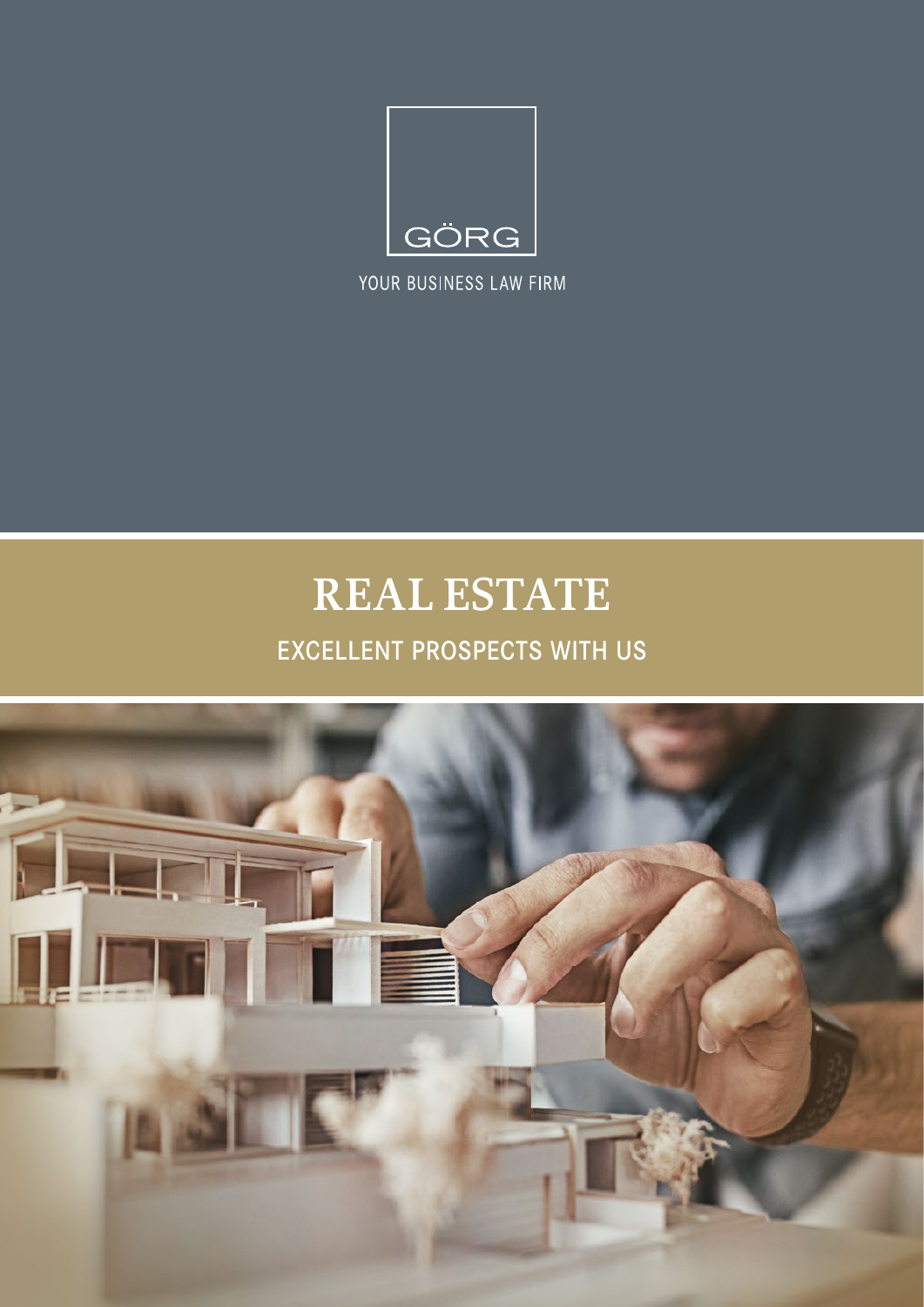# **Valuable knowledge for any situation: our real estate expertise**

GÖRG is one of the top independent business law firms in Germany, with many years of national and international advisory experience in all areas of business law. Our expert real estate team will assist you as a personal partner with professional, comprehensive advice on all legal and commercial matters concerning real estate.

### **Built on solid foundations to face any challenge**

We have more than 50 real estate law experts who advise leading businesses in the real estate sector and public sector in all areas of real estate law. This includes advice on real estate transactions, project development and joint ventures, as well as tenancy

law, private and public building law, laws concerning architects and engineers and special areas in real estate law including financing, restructuring and asset management. At our Berlin and Frankfurt offices we also have in-house notaries who regularly work on major real estate transactions.

### **Precisely adapted custom solutions with complete flexibility**

When needed, we are able to quickly and flexibly bring in well-versed experts from other legal departments in our firm to join our teams. Working collaboratively with our colleagues, we deliver optimally tailored solutions for matters of corporate law, public law or tax law, all from a single source.

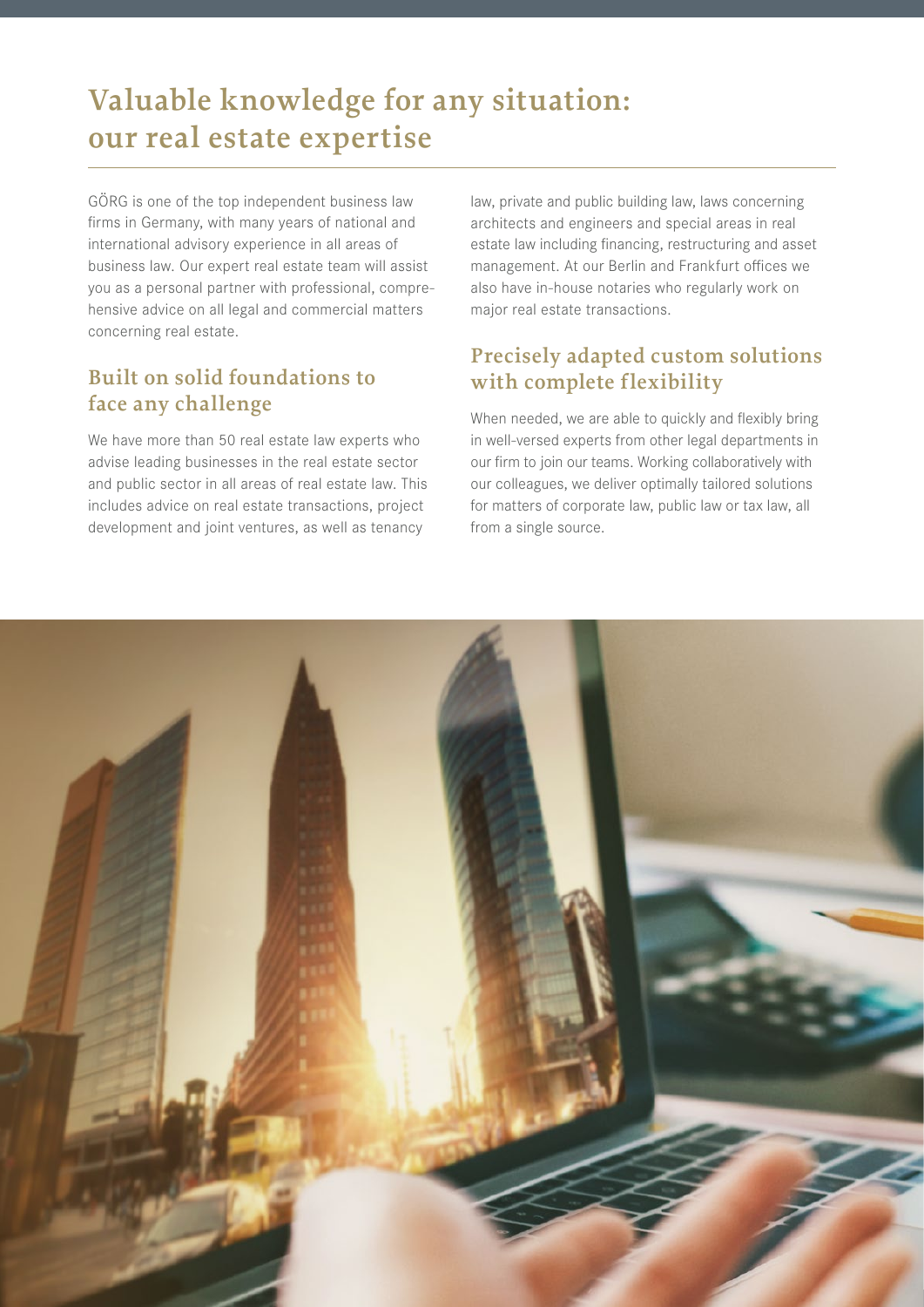## **Experience with perspective: our range of expertise and advice**

- Comprehensive assistance on real estate transactions, such as the acquisition and sale of real estate and real estate portfolios — including due diligence, tax structuring and assistance with antitrust law matters
- <sup>n</sup> Structuring and negotiation of property and share purchase agreements (asset and share deals), developer contracts, leasehold contracts and challenging condominium subdivision arrangements under the German Residential Property Act
- Advice on complex situations involving property law and laws regulating neighbour relationships
- Comprehensive assistance with project development, particularly structuring and acquiring property and obtaining building permits
- Structuring and negotiation of project management and project administration contracts
- Structuring and negotiation of architect and engineer contracts as well as construction contracts with prime contractors, project managers or for individual project components
- Tax and corporate law design of real estate companies and portfolios
- Design and negotiation of financing models, including consortium financing and mezzanine financing, as well as securitisation
- $\blacksquare$  Assistance with sale- and lease-back transactions

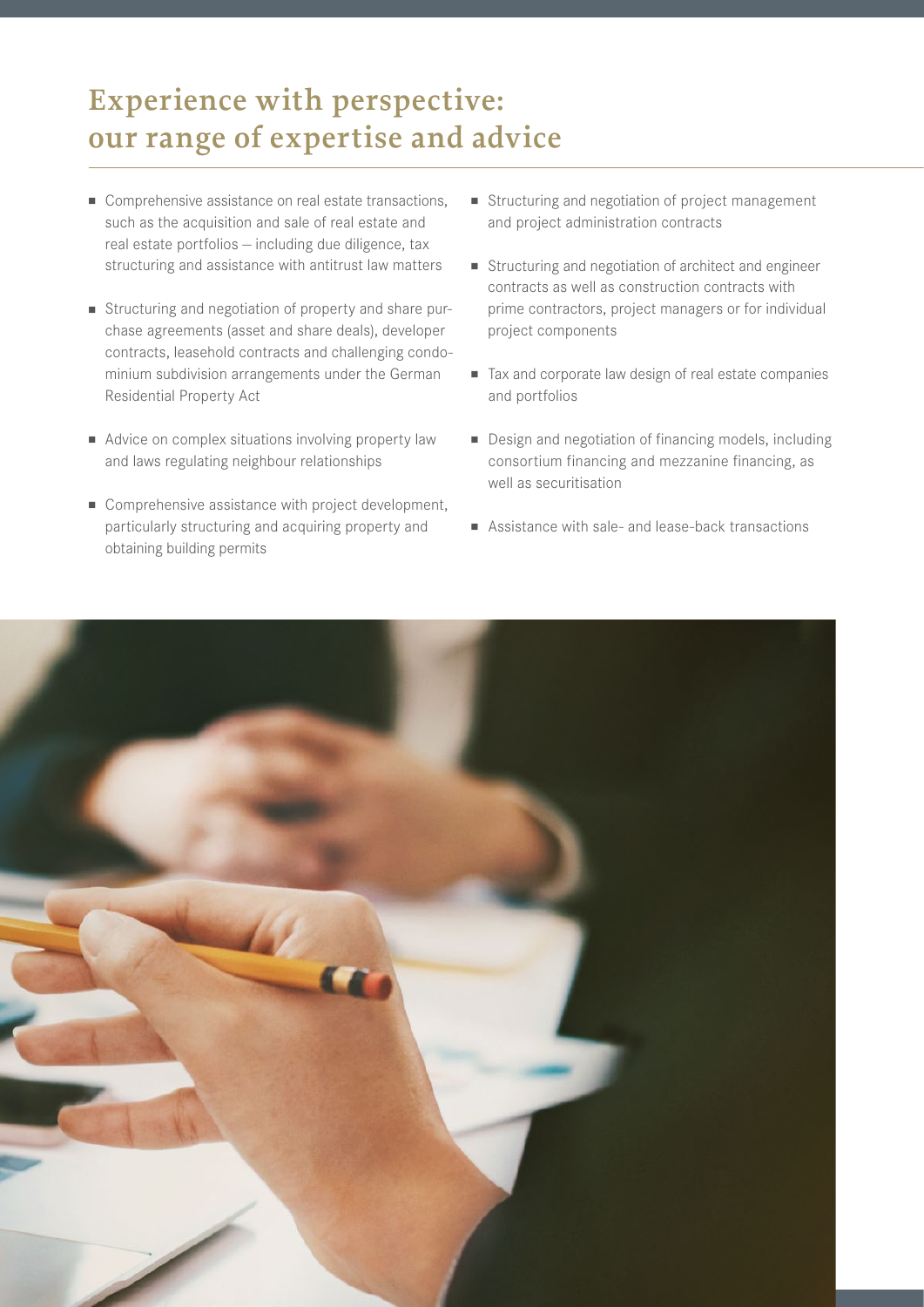- Structuring and negotiation of commercial lease agreements, rent security arrangements and general lease agreements
- Advice regarding unique real estate, such as airports, hotels, shopping centres, parking facilities, logistics centres, healthcare facilities, industrial plants, power plants, wind parks and photovoltaic parks
- Real estate notary services
- n Insolvency and restructuring advice concerning real estate, including advice regarding the purchase or sale of portfolios of non-performing real estate loans, as well as assertion of claims resulting from non-performing real estate loans
- Structuring and negotiation of asset, property and facilities management contracts as well as centre management contracts
- Structuring and negotiation of broker agreements
- Managing complex real estate legal disputes, from litigation and arbitration to mediation
- Advice on compliance matters relating to real estate
- **n** Assistance with procurement law and state aid law for real estate transactions
- Planning with respect to investment and tax law as well as ongoing advice on real estate investment assets and capital management companies
- $\blacksquare$  Auditing for investment supervisory law matters regarding the indirect or direct possibility of the acquisition of real estate in a fund structure from the investor's perspective as well as the fund's perspective — according to the terms of the investment and KAGB, under PFAV and the investment circular as well as VAG and the Investment Regulation
- Advice on matters of energy law  $-$  for instance concerning tenant electricity generation models, contracting and energy permits

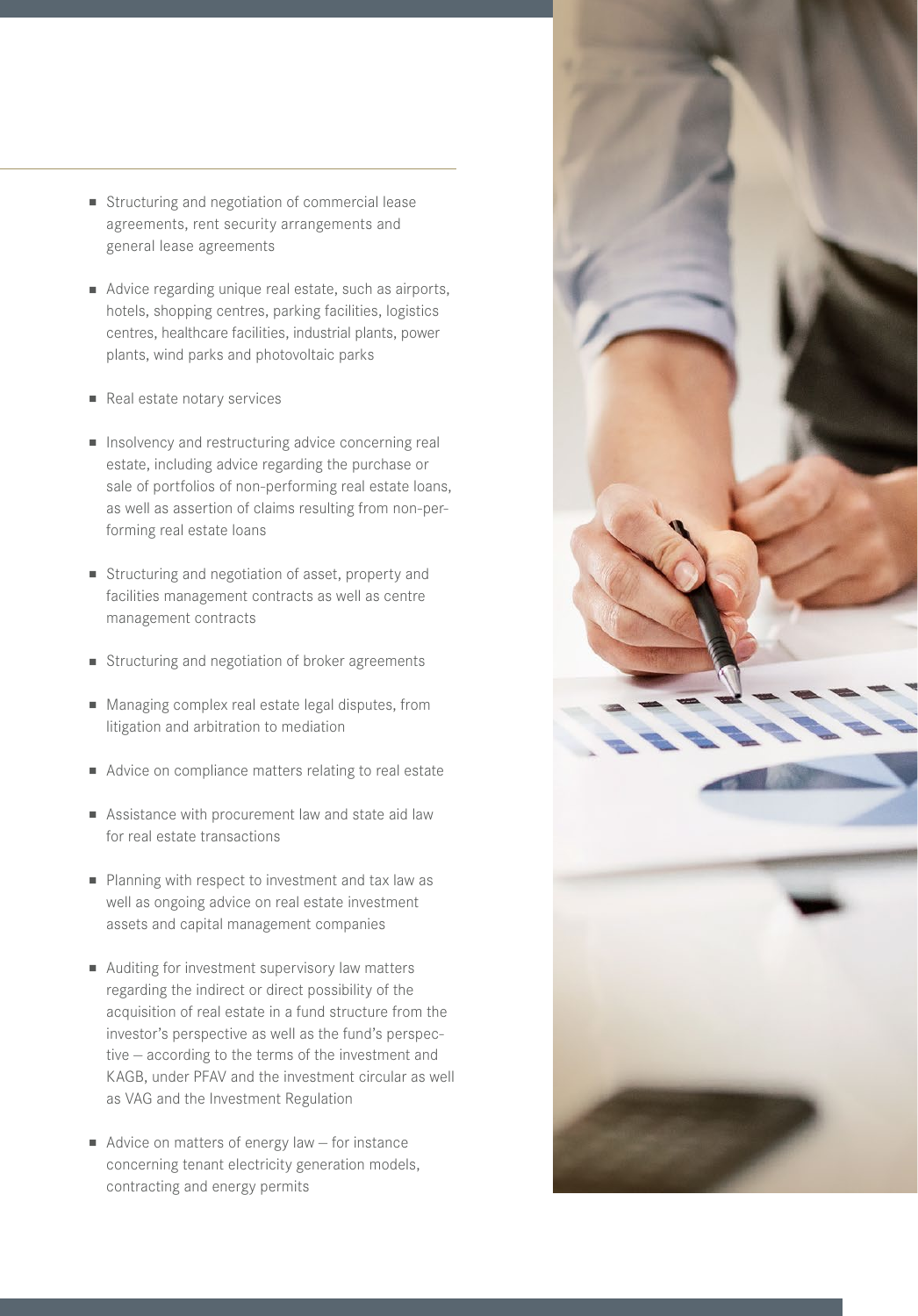

### **A passion for meeting the highest standards**

The high quality standards we demand of ourselves and our work has fostered a growing relationship of trust with our clients over the decades. In the field of real estate law, our long-standing clients include national and international investors, capital management companies, state and pension funds, real estate special funds, project developers, construction businesses, publicly listed and private companies, credit institutions and public sector companies.

Excellent professional qualifications, comprehensive knowledge of the real estate market and its players, and last but not least, the strong personal commitment of our partners all play an important role. All of these ensure that our clients always receive highly qualified, precisely adapted legal advice. Our focus also does not stop at purely legal issues. We take it as a matter of course as business advisors that we will adopt an entrepreneurial role from the very start and continually keep our eyes firmly on our clients' commercial concerns.